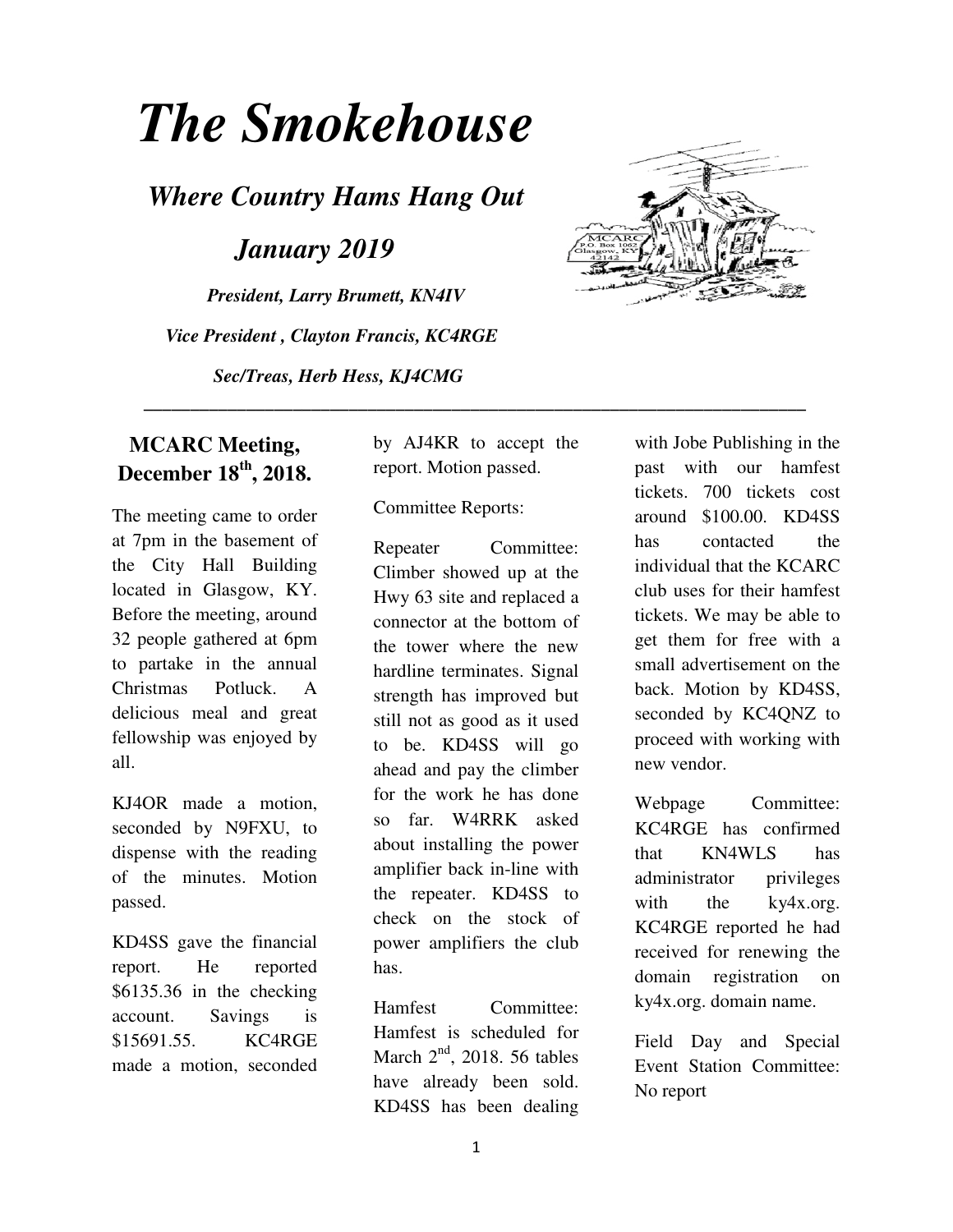Old Business:

KD4SS showed off the new TV that was recently purchased.

KC4RGE gave a presentation on the new badges. He was able to successfully find a vendor out of Washington named Capital Engraving. He sent the vector file that KN4WLS made. The badges will be engraved with the new logo. Badges will run \$15.50 with a pin base. For an extra \$0.75, he can apply a military style or alligator clip. For \$3.00 extra he can install a magnetic clasp bringing the price to \$18.00.

#### New Business:

Election of officers, KN4IV was re-elected as President, KC4RGE as Vice-President, KJ4CMG as Secretary and KD4SS as Treasurer.

KN4WLS was presented with the 2018 Spirit of Amateur Radio award.

No further business to come before the meeting, KJ4OR made a motion, seconded by WA4KRM to adjourn. Motion passed and the meeting was adjourned at 7:32 pm.

# **The Golden Age Of Radio**

Imagine a world where electronics are pervasive, a transceiver can be purchased for the price of two Big Macs, kits are designed and built using simple tools at home, software makes it possible to invent new methods of communication on an almost daily basis, where long distance contacts are made throughout the day using milliwatts while ionospheric propagation is at an all-time low, where national parks and peaks are being activated at an increasing rate, where new people join in every day, where it's easier and easier to obtain a license and where the word geek is held as a badge of honour.

That world is here, it's now and when Rex, KE6MT writes that we're in the midst of a golden age of amateur radio, he hits the nail on the head, or should that be fist on the key?

It's easy to notice that amateur radio is difficult, that it's big, that it's messy, that it's full of know-it-alls, but it's hard to remember that it's fun, that it's rewarding and that every day more and more people join in and enjoy this hobby.

The ideals of investigation and exploration are alive and well and the urge to participate in activities, just to get out of the house and see some daylight is strong.

While you're in the midst of a revolution, it's hard to see the wood for the trees, but make no mistake, the revolution is here, today, now, and you're smack bang in the middle of it.

Today you can go online and find any number of different amateurs who share their skills and knowledge, you can find manufacturers and suppliers at the tap of a screen, find and draw schematics, order custom circuit boards at the click of a check-out button, print an enclosure in your bedroom using plans that you downloaded or designed minutes before.

With the digitisation of amateur radio comes the promise of new adventures, with adaptive modes, with encoding and decoding in new and interesting ways, with the ability to hear what your station is producing by logging into a remote receiver anywhere on the planet, by sending messages to satellites overhead and talking to people in another country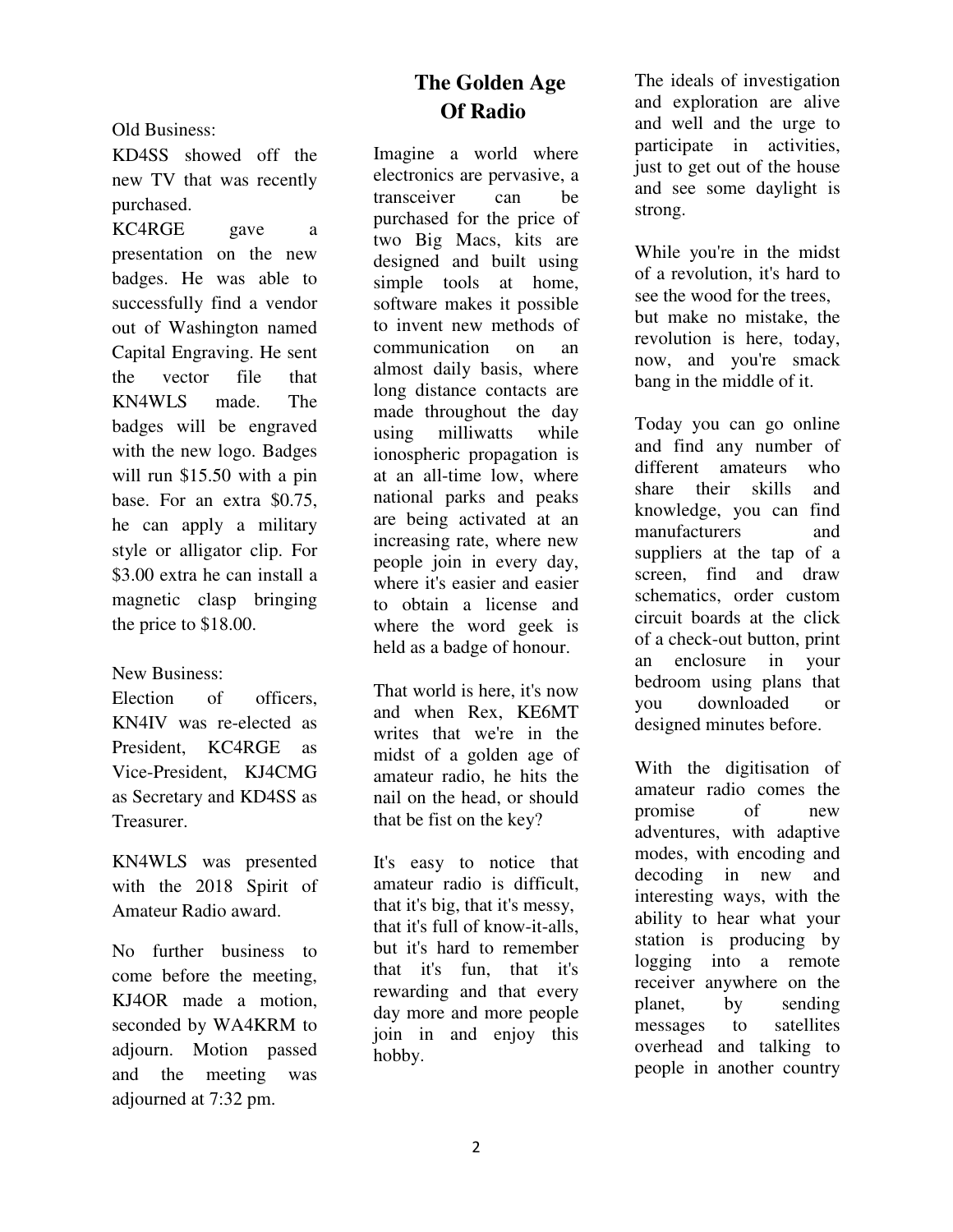using a hand-held VHF radio.

For some the loss of the valve radio is the loss of history, for others it's a sign of progress and improvement. The inventors of spark-gap transmitters were no doubt put out by the arrival of the valve when that became commonplace. Similarly, the transistor has essentially gone the way of the Dodo in the arrival of cheaply programmable integrated circuits.

Our hobby keeps getting bigger, all the time.

We didn't abandon valves or transistors, or the sparkgap for that matter, we improved on them. You can still build a spark-gap transmitter if you feel the urge, or ferret out a valve or two and build them into something wonderful, nobody isstopping you.

Today we learn Morse Code because we want to, not because we have to.

We introduce new people with new technology, new ideas, new innovations and hope that they pick up the cape to become the next superhero.

You can bemoan the death of the hobby with the solar cycle at an all time low, the entry of stupid

amateurs who need to learn from their betters, the passing of the valve and the abolition of Morse Code requirements, or you can celebrate the appearance of all the new and shiny toys that arrive in our hobby every day.

The Golden Age of Amateur Radio is Now.



# **New General Class Question Pool Released, Effective July 1**

The National Conference of Volunteer Examiner Coordinators (**NCVEC**) Question Pool Committee has released the 2019 – 2023 FCC Element 3 General Class Question Pool into the public domain. The 2019 – 2023 General Class (Element 3) Question Pool is available in *Word*, **ASCII text**, and **PDF** versions. The new Question Pool is effective for Element 3 exams administered on or after July 1, 2019.

The Question Pool Committee also released on January 6 a revised diagram Figure G7-1 (**PDF**) (**JPG**), as part of the new Element 3 Question Pool. *— Thanks*  *to NCVEC Question Pool Committee*



**Winter Field Day 2019 is January 26 – 27** 

The Winter Field Day Association (WFDA) sponsors the 2019 running of **Winter Field Day**, January 26 – 27. WFDA says that the ability to conduct emergency communication in a winter environment is just as important as the preparation and practice<br>that take place each that take place each summer, but with some additional unique operational concerns.

"We believe that maintaining your operational skills should not be limited to fairweather scenarios," WFDA said in announcing this year's event. "The addition of Winter Field Day will enhance those already important skills of those that who generously volunteer their time and equipment to these organizations.

Preparedness is the key to a professional and timely response during any event, and this is what local and state authorities are